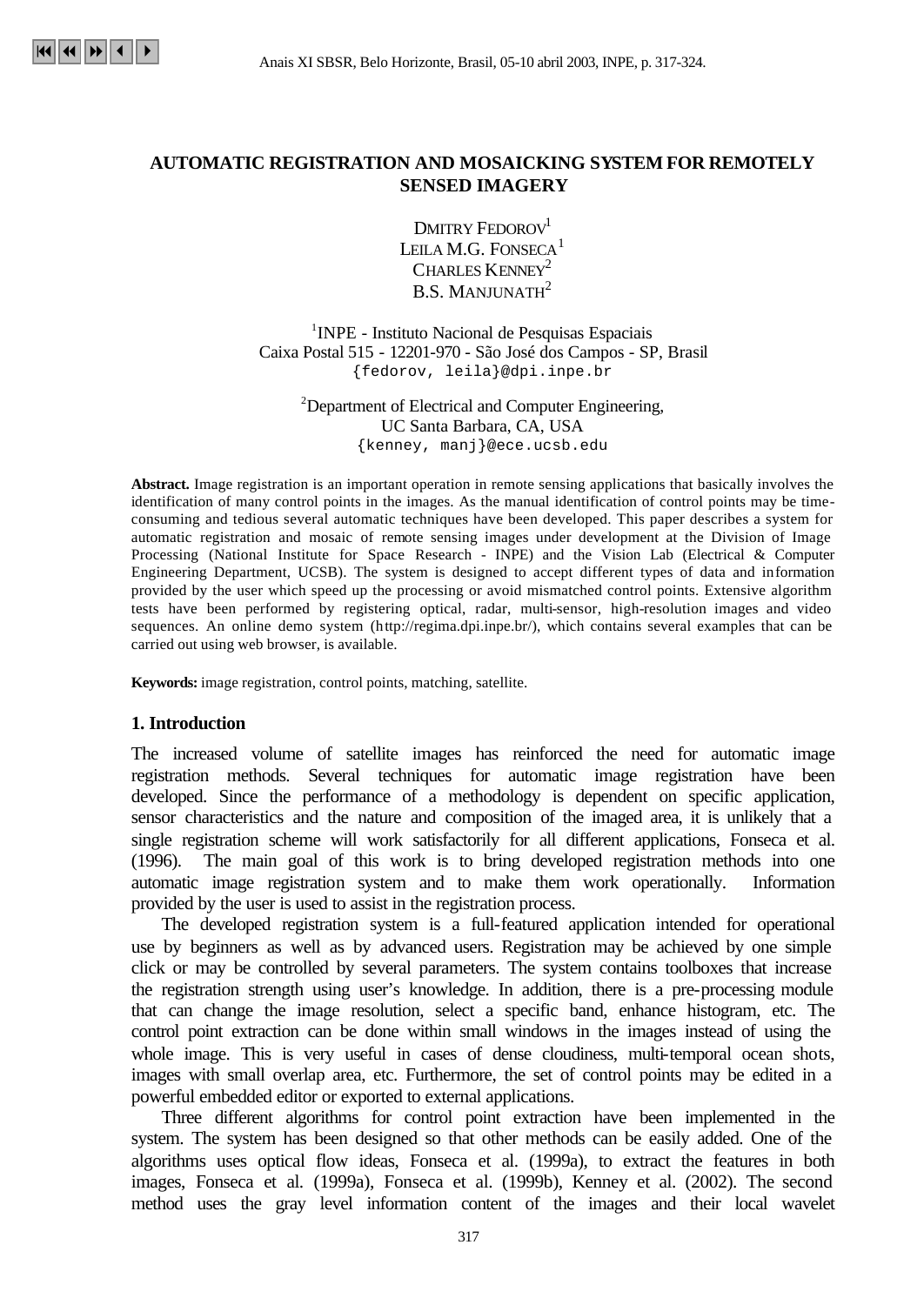transform modulus maxima to extract a set of control points, Fonseca et al. (1997), Fonseca et al. (1999c). The last one uses centers of gravity of the closed boundaries and other strong edges as control points, Li et al. (1995). More details about these methods are presented in the next section.

## **2. Implemented algorithms**

The basic description of the implemented registration algorithms is presented in this section. The algorithm proposed by Kenney et al. (2002) consists of a two-step procedure. In the first step, candidate points in the first image are tentatively matched with candidate points in the second image. This preliminary matching is accomplished by matching features at each control point in the first image with features at each control point in the second image. These candidate control points are extracted using local maxima uniformly distributed on both images processed with a variation of optical flow algorithm, Fonseca et al. (1999a), Fonseca et al. (1999b). The user can select the number of control point candidates to start the algorithm with. A larger number of control points increase the registration quality but on the other hand it increases the computation time exponentially. To overcome the rotation effect, windows around each control point candidate are rotated so that their central gradient points downward. This initial feature matching is used to eliminate points from both images that have no corresponding points. At the same time an initial corresponding set of control points in the two images is obtained. The second step refines the initial control points set by using a purely geometric matching procedure in which the location of points and their relationship to each other determine the matching. The geometric matching procedure is similar to that of RANSAC algorithm, Hartley et al. (2000). Because the first and second steps are based on different matching criteria they provide a safeguard against mismatched points. Moreover, the preliminary matching in the first step reduces the computational burden of the second step, resulting in a fast combined matching algorithm.

The second method is based on the wavelet transform Fonseca (1999c). This method presents very good results for radar image registration. It is faster than Kenney's method and usually extracts a larger number of control points. It is particularly useful for registering images of the same sensor or with similar spectral bands. Nevertheless, it has demonstrated technical feasibility for images taken in different times and from forest, urban and agricultural areas, typical of remote sensing applications. The algorithm is performed at progressively higher resolution, which allows for faster implementation and higher registration precision. The candidate control points are extracted using the local maxima of the wavelet coefficients. The initial control points are obtained in the lowest resolution of the wavelet decomposition and then are refined at progressively higher resolutions. The control point identification process uses the correlation coefficient as a similarity measure and a consistency-checking procedure in order to eliminate incorrect control points and improve registration precision.

The third method is based on contour matching, Kenney et al. (2002). This method works well for images in which the contour information is well preserved. It can be used for registering multispectral and multisensor images and is computationally efficient. Li et al. (1995) use region boundaries and other strong edges as matching primitives. Chain code correlation and other shape similarity criteria such as moments are used to match closed contours. For the open contours, salient segments such as corners are detected first and then used in the matching process. A consistency check is conducted in the transformation parameter space to eliminate some false matches occurred in the matching process. The drawback is that the method works satisfactorily only if there are objects with well-defined closed contours, which are detected by the gradient operator.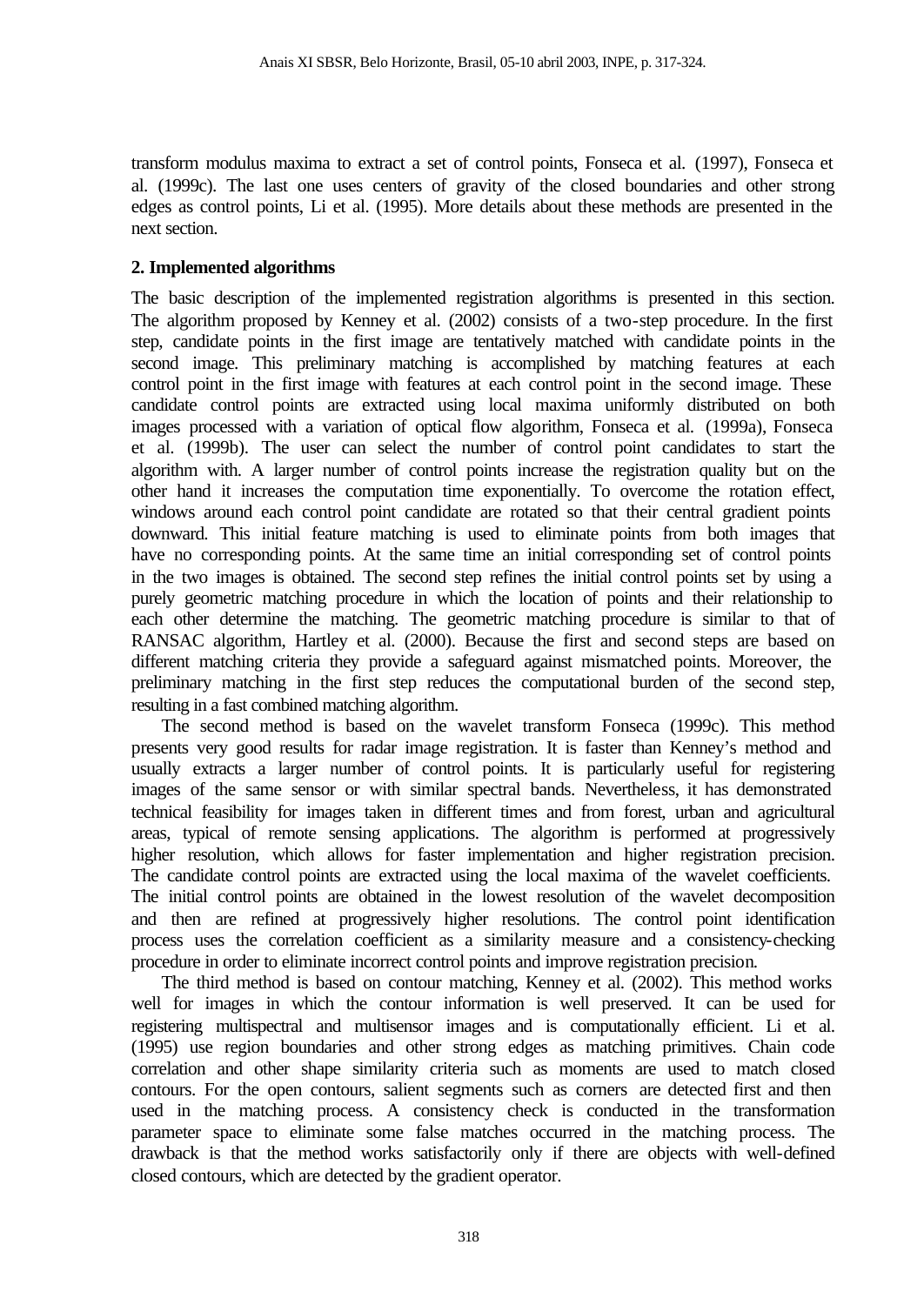Once the set of control points is defined, the transformation function is estimated using the least squares method. Three types of transformations can be selected in the system: affine (default), translation and RST (Rotation, Scaling and Translation). In this phase, the registration precision and the control points can be evaluated. For this evaluation two independent tests are used. In the first test, a statistical procedure is used to characterize good and bad registrations. The fit error is measured through the mean and standard deviation of overlapping pixel differences. To characterize the bad registrations, the fit error is computed using random transformations. To characterize good registrations a fit error measure is computed using small transformations of the image to itself. The fit error is then compared with both good and bad fit estimations in order to determine its acceptability. This "good fitbad fit" statistical testing is supplemented with a bootstrap parameter variation test in which control point subsets are used to recompute the transformation parameters. Large parameter variation over the subsets indicates the presence of mismatched control points. These consistency-checking tests provide a powerful mechanism to detect improper registrations.

# **3. System description**

The developed registration system is a full-featured application intended for operational use by beginners as well as by advanced users. The whole process is divided into three steps. First, the images are loaded. At this phase the images can be pre-processed to improve their visual quality or adjust their resolution. The second phase is the control point extraction, which can be performed manually, automatically or semi-automatically by selecting rectangles in the images. The control points can be edited so that those with larger error (RMSE- Root Mean Square Error) can be removed from the list. The third step consists in generating output image that can be a simply registered image or a mosaic. The mosaic procedure contains several useful features like generating a mosaic of both images into separate channels for matching verification, equalizing the images using simple mean and standard deviation in the overlapping area, and others.

Automatic control point extraction needs only one parameter, which specifies the registration quality. Basically, it is the number of control points to start with. This parameter is only modified in more complicated registration cases (images with clouds, severe temporal changes, very different sensors). However, a reasonable number of control points (128 for the default method) provide almost instant results.

The system is developed in a multi-platform environment and is compiled and used under Solaris, Linux and Windows. It is written using common C++ and Trolltech Qt library, Trolltech (2002). Most popular image formats (BMP, GIF, JPEG, PNG, RAW, TIFF, GeoTIFF, etc.) are accepted and some of mosaic results can be saved as GeoTiff images. We have developed or modified several image file handlers for Qt, such as RAW reader/writer, JPEG encoder/decoder using Independent JPEG Group library and TIFF encoder/decoder using libTIFF from SGI and GeoTIFF encoder. In order to simplify the image viewing and handling operation, universal viewer have been developed. It provides basic read/write and preview operations, such as: load file, save file, change zoom, image information, full screen preview, clipboard handling, etc. The visualization module also contains a layer to handle special information like control points, rectangles, etc.

Logically the system is separated in two parts. The first part is the main driver for registration and mosaic. And the second is the GUI (Graphical User Interface) or command line module. The command line module is intended for calls from other systems; it's used by the web demo. The GUI module is written in C++ using Trolltech Qt library.

The system can be used under several operating systems like Windows, UNIX variations and MAC OS. Implemented control point extraction algorithms are quite fast to provide almost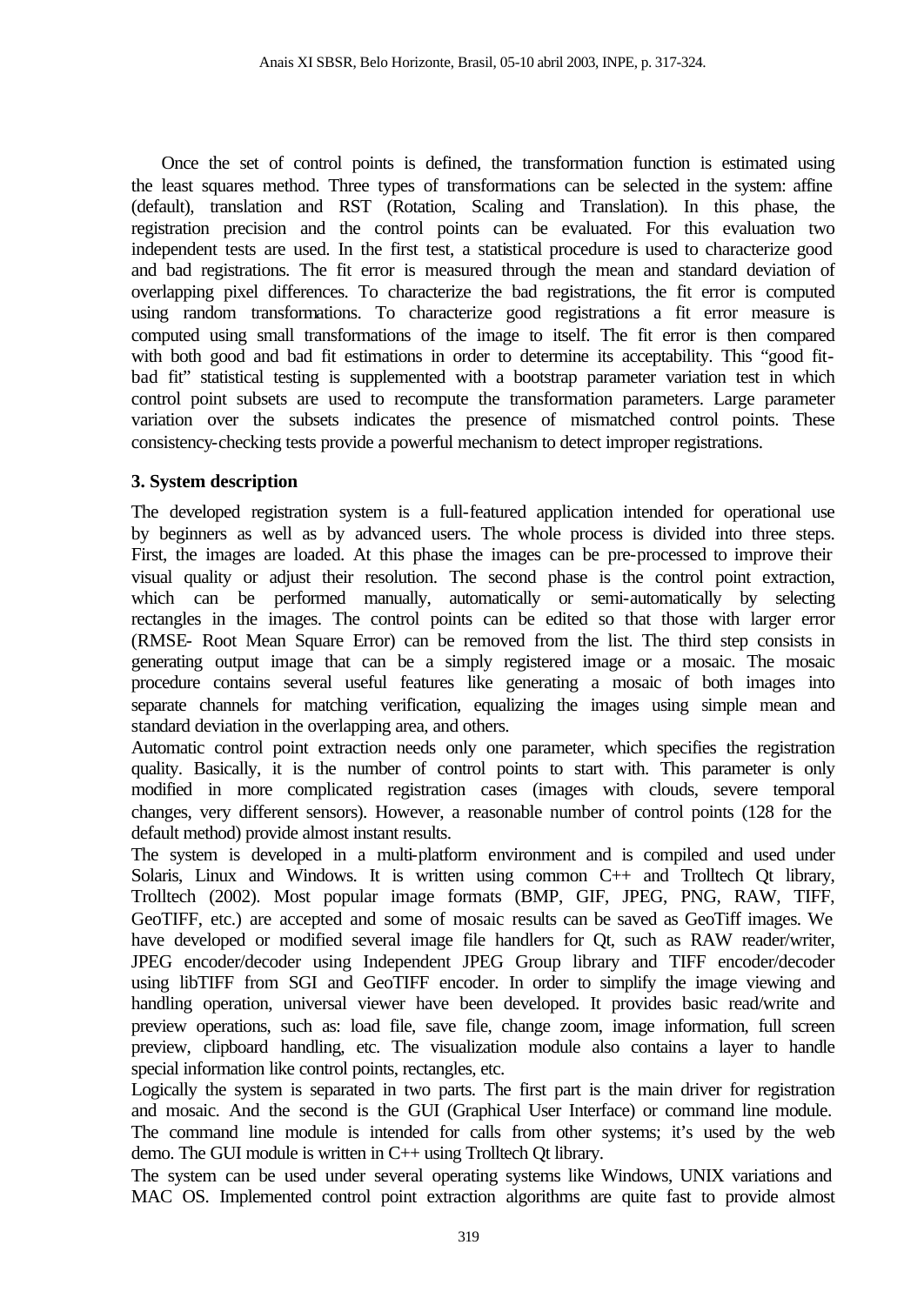real time results on modern personal computers (P3 500MHz). Required memory depends on the image size. For complete scenes such as Landsat TM/ETM+ (7000x7000 pixels) it is recommended a computer with 512 MB of RAM memory to avoid the excessive use of virtual memory. The amount of virtual memory is very important for the normal operation of the system, it is advisable to use between 400 and 2000 Mbytes in the case of large images.

#### **4. Tests and registration examples**

In order to test the system and demonstrate its feasibility for different types of images, some results are presented in this section. The test platform is an AMD 1.13GHz, 512MB RAM machine. The following table shows the comparison of the methods for two experiments. This is presented as an example of the performance of these methods. In the table, the abbreviation CP means the number of control points. The image size is shown in the first column. One can observe that the wavelet and based contours methods are faster than the optical flow. Normally, the wavelet method obtains a greater number of control points than the others.

| Images                                  | Wavelet method        | Optical flow method            |
|-----------------------------------------|-----------------------|--------------------------------|
| Radar, JERS-1 (Amazon rain forest)      | Time: 3185ms          | Time: 6099ms                   |
| $(512*512)(512*512)$                    | C.P.: 53 RMSE: 0.7648 | C.P.: 6 (of 300) RMSE: 1.0000  |
| Images                                  | Contours method       | Optical flow method            |
| Aerial photos (Urban, Bay area,         | Time: 4566ms          | Time: 9183ms                   |
| California)<br>$(1283*2352)(1547*2284)$ | C.P.: 32 RMSE: 1.4790 | C.P.: 22 (of 128) RMSE: 2.0226 |

**Fig. 1** shows the registration of Amazon region images taken from TM5 sensor, band 5, in different dates. Registration was performed in 3 seconds.

**Fig. 2** shows the registration of Amazon region images taken from JERS-1, in different dates. Registration was performed in 3 seconds.

**Fig. 3** shows overlapping area of CBERS CCD and Landsat PAN images of Rio Grande do Sul state taken in different dates. The registration was performed selecting approximate rectangles in images with no scale changes from the side of the user. Result image is a color composition of R: Landsat PAN, G: CBERS CCD 4, B: CBERS CCD 3.

**Fig. 4** shows a mosaic of four full scene CBERS IRMSS images of Sao Paulo and Parana states border taken in different dates. The registration was performed selecting approximate rectangles in images; tie point extraction took approximately 10 seconds and mosaic with equalization of two images was processed in approximately 1 minute.

Finally, **Fig. 5** shows a mosaic of an aerial video sequence of 9 frames with 640x480 pixels taken from Sao Jose dos Campos-SP of INPE campus. The mosaic was generated using the optical flow method and the processing took about 5 minutes.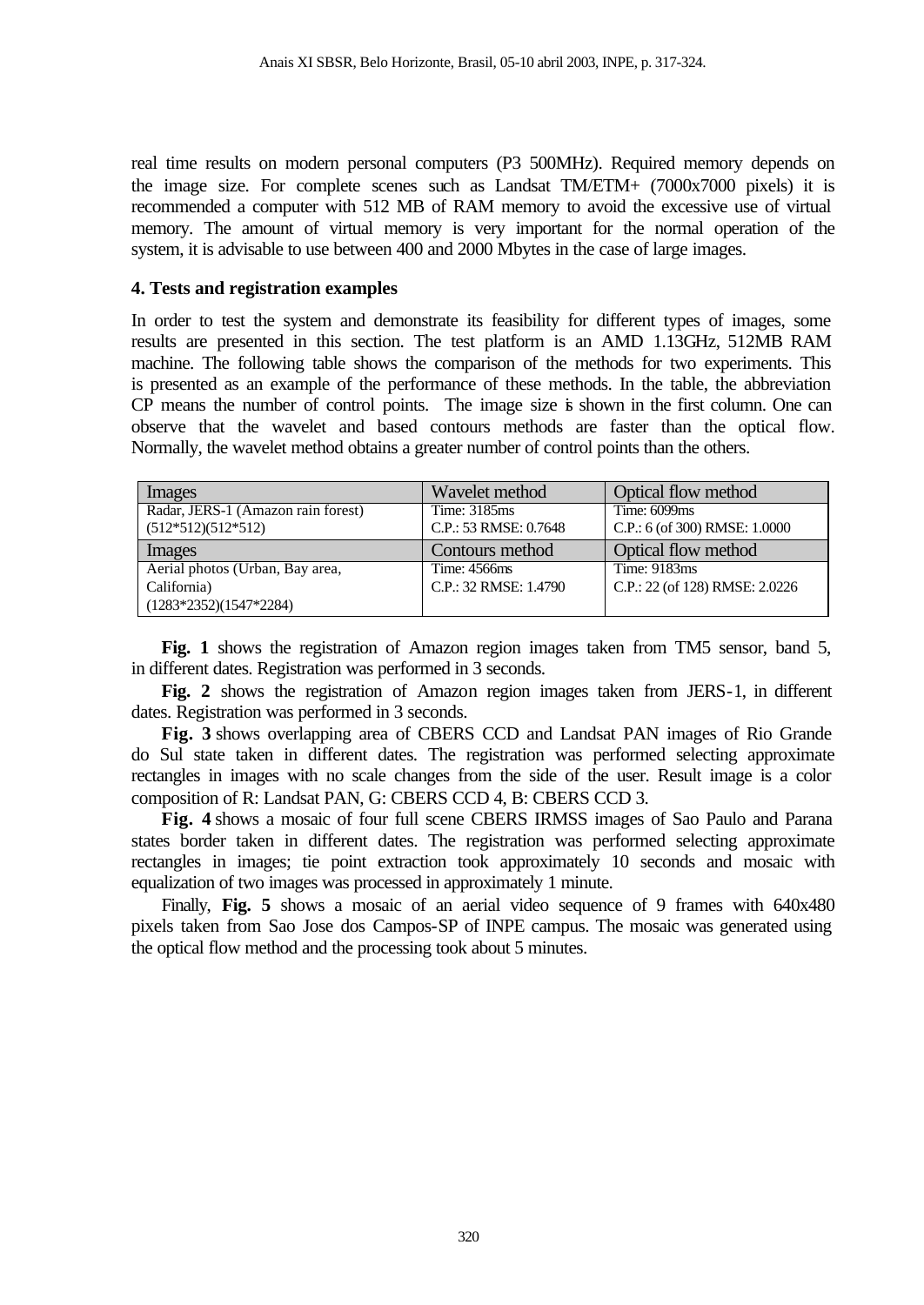

Fig. 1: Forest, TM band 5, (06/07/92) + (07/15/94), 256x256, Amazon, Brazil. Good registration with 128 points.



Fig. 2: Radar, JERS-1, (10/10/95) + (08/13/96), 512x512, Amazon, Brazil. Good registration: 128 points.



Fig. 3: Landsat PAN and CBERS CCD overlapping area Fig. 4: CBERS full scene IRMSS mosaic





Fig. 5: Aerial video sequence mosaic, 640x480, INPE, Brazil.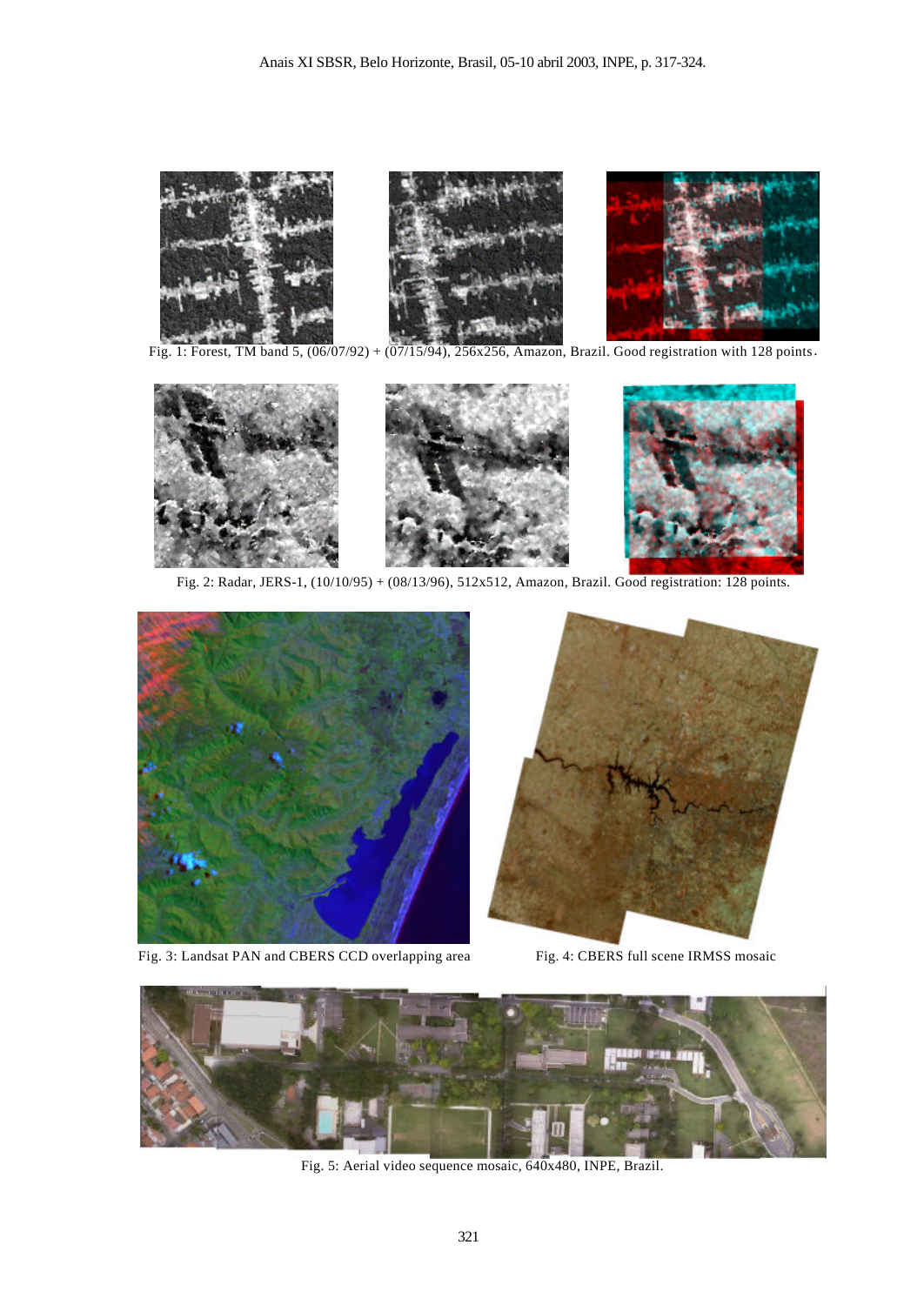#### **5. System operation**

The step-by-step example of a two images mosaic is presented in this section. Step one (Fig  $\bar{\jmath}$ : open the images.

The system designates reference image as Image-1 and sensed image as Image-2. To open the images use *Browse* buttons indicated with numbers 1 and 2. Each image will be opened on its respective window. Image window caption, indicated by number 3, contains: zoom factor, image number and file name, respectively. Image window also shows image space and color resolutions, cursor pixel position and tool information in the bottom tool bar indicated with number 4.

Step two (Fig. 8): extract points.

In order to select matching areas, press button *Select Rectangles* indicated by number 1. Then, simply select those rectangles in both image windows, indicated by numbers 2 and 3. If you don't want to select rectangles, just skip this pass. Press button A*uto Find control Points* indicated by number 4 to automatically extract control points. If you are acquiring control points from rectangles, these control points can be added to an existing list using the button *Find In Rectangles and Add*.



Fig. 7: Step one.



Fig. 8: Step two.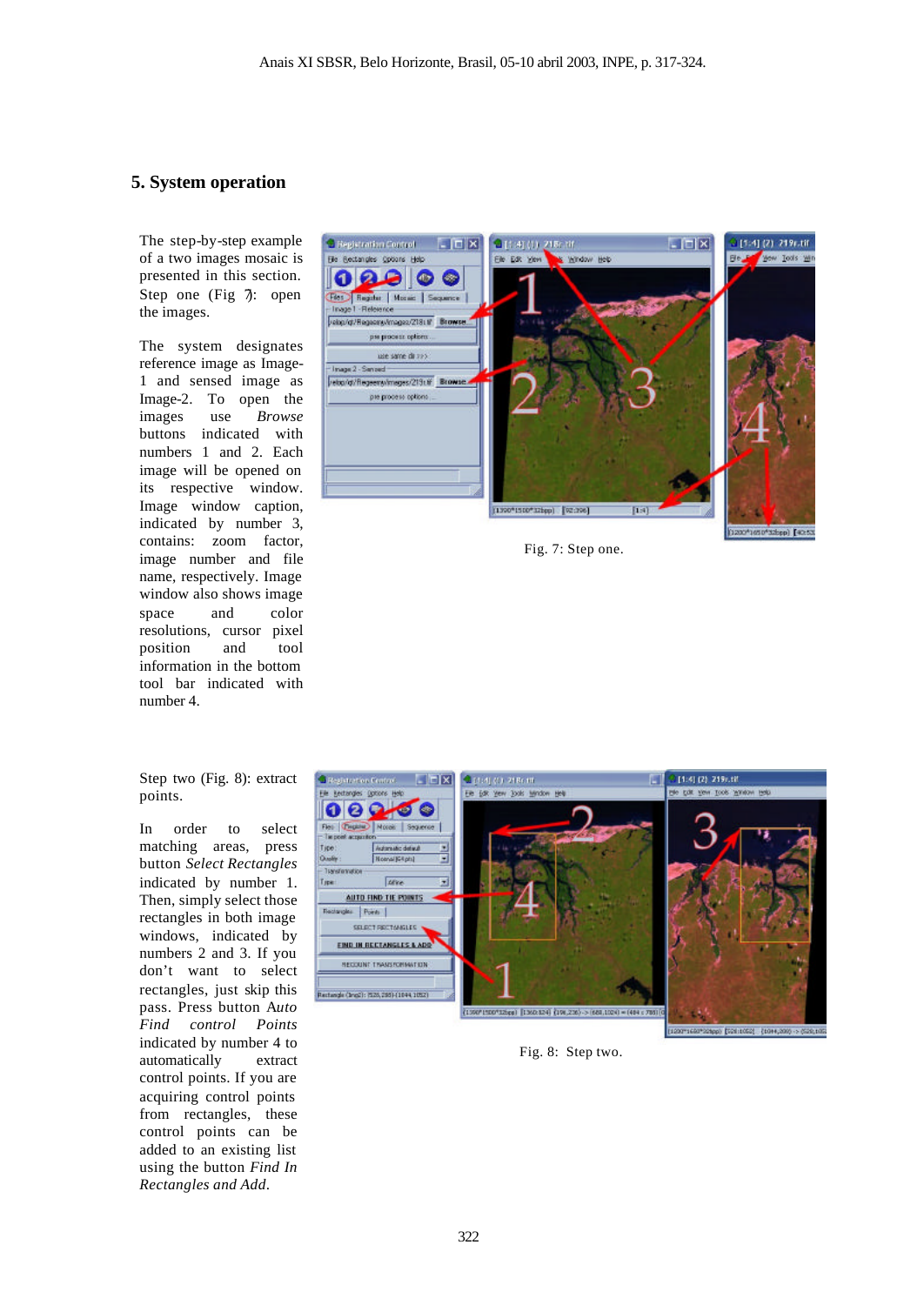Step three (Fig. 9): visualizing the control points.

The control points extracted in the previous step can be shown in the image windows as indicated by number 1.

#### Transformation

information is shown in *Log* window as indicated by number 2.

The control points can also be shown in the *control Points* editor window. Selecting a point (number 3), the difference (in pixels) between reference and transformed points is shown in the tool bar, indicated by number 4.

Step four (Fig. 10): Mosaic images.

To register or mosaic images select *Mosaic* tab at the *Registration Control* window.

There are some settings indicated by number 1. For this mosaic the user selected the *Equalize* and *Underlay* options. To generate output image press *Register or Mosaic* button as indicated by number 2. A new image window (*RES)* is created as indicated by number 3.



Fig. 9: Step three.



Fig. 10: Step four.